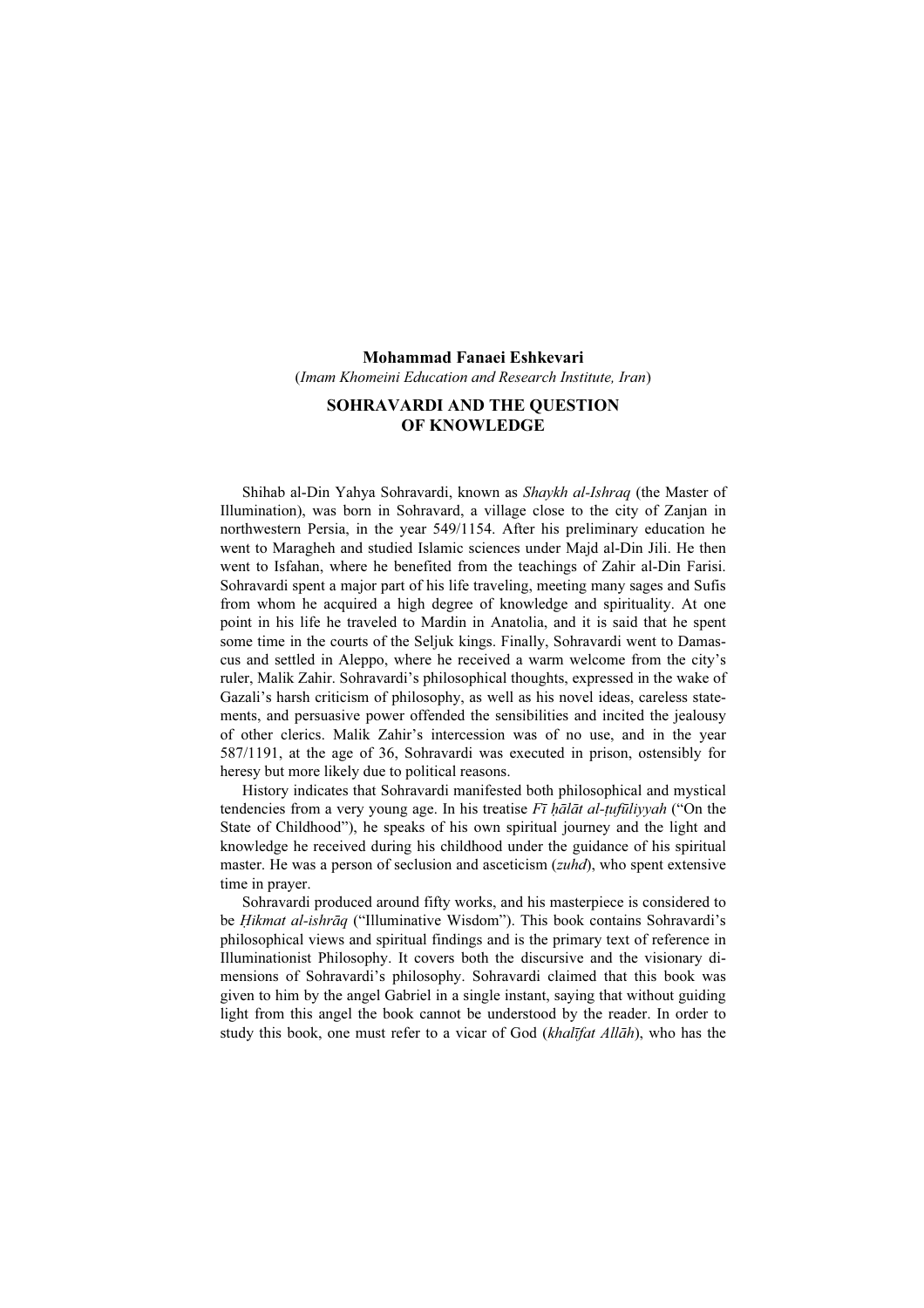knowledge contained in this book. In addition, before reading this work one should pursue an ascetic lifestyle of purification for 40 days  $(2/259)$ .<sup>1</sup> The book covers logic, metaphysics or the science of light, angelology, cosmology, psychology, and eschatology from an Illuminationist viewpoint. It is impossible to summarize Sohravardi's philosophy in this article. My intention instead is to briefly examine Sohravardi's epistemology. Before beginning this examination it is necessary to talk a little about the nature of what is called Illuminationist Philosophy.

### Illuminationist Philosophy

Prior to the appearance of Illuminationist Philosophy, Peripatetic philosophy, represented by thinkers such as Farabi, Ibn Sina, and Ibn Rushd, was the dominant philosophy in the Islamic world. Peripatetic philosophy is rooted in speculative reason and Aristotelian syllogistic logic and marginalizes or pays no attention to mystical ideas and experiences. Mystics/Sufis of that era rejected reason or at least did not relied upon reason and logic, emphasizing instead the spiritual journey and immediate vision *(shuhūd)* of reality. Ghazali's harsh attack on philosophy is an example of the struggle against philosophy that existed in this era; this attack went far in the weakening or destruction of philosophy among Sunni Muslims.

Sohravardi, inspired by Islamic teachings on the importance of both reason and spirituality and benefiting from the philosophical and mystical heritages of Islamic culture and other ancient traditions such as those of Greece and Persia, attempted to revive and reconstruct a system of wisdom which in his view was identical with the perennial wisdom of prophets and sages. He revived an intellectual-spiritual tradition that prophets and sages, such as Zoroaster, Hermes (or Idris, the father of wisdom), Pythagoras, Agathodaimon, Asclepius, Empedocles, Socrates and Plato had taught, synthesizing their teachings and the teachings of Muslim philosophers and mystics, as well as the teachings of the Qur'an and Hadith, into one unique system.

According to Sohravardi, this wisdom had always been present among ancient nations, including Indians, Persians, Babylonians, Egyptians and Greeks, until the time of Plato, as well as among Sufis in the Islamic world. Through Greek philosophers this wisdom came to Dhu 'l-Nun Misri and Sahl al-Tustari, and from Zoroaster and other Persian sages like Kayumarth, Faridun, Kaykhusraw, Jamasp, and Buzurgmehr, it came to Sufis, such as Bayazid Bastami and Hallaj. Finally, these two traditions met each other in the person of Sohravardi.

Sohravardi did not accept rationalistic thinking as it was presented by the Aristotelian philosophy; therefore his philosophy is in part a criticism of Peripa-

 $\frac{1}{1}$ <sup>1</sup> The first of these numbers indicates the volume number of *Oeuvres Philosophiques et* Mystiques, and the second number refers to the page number.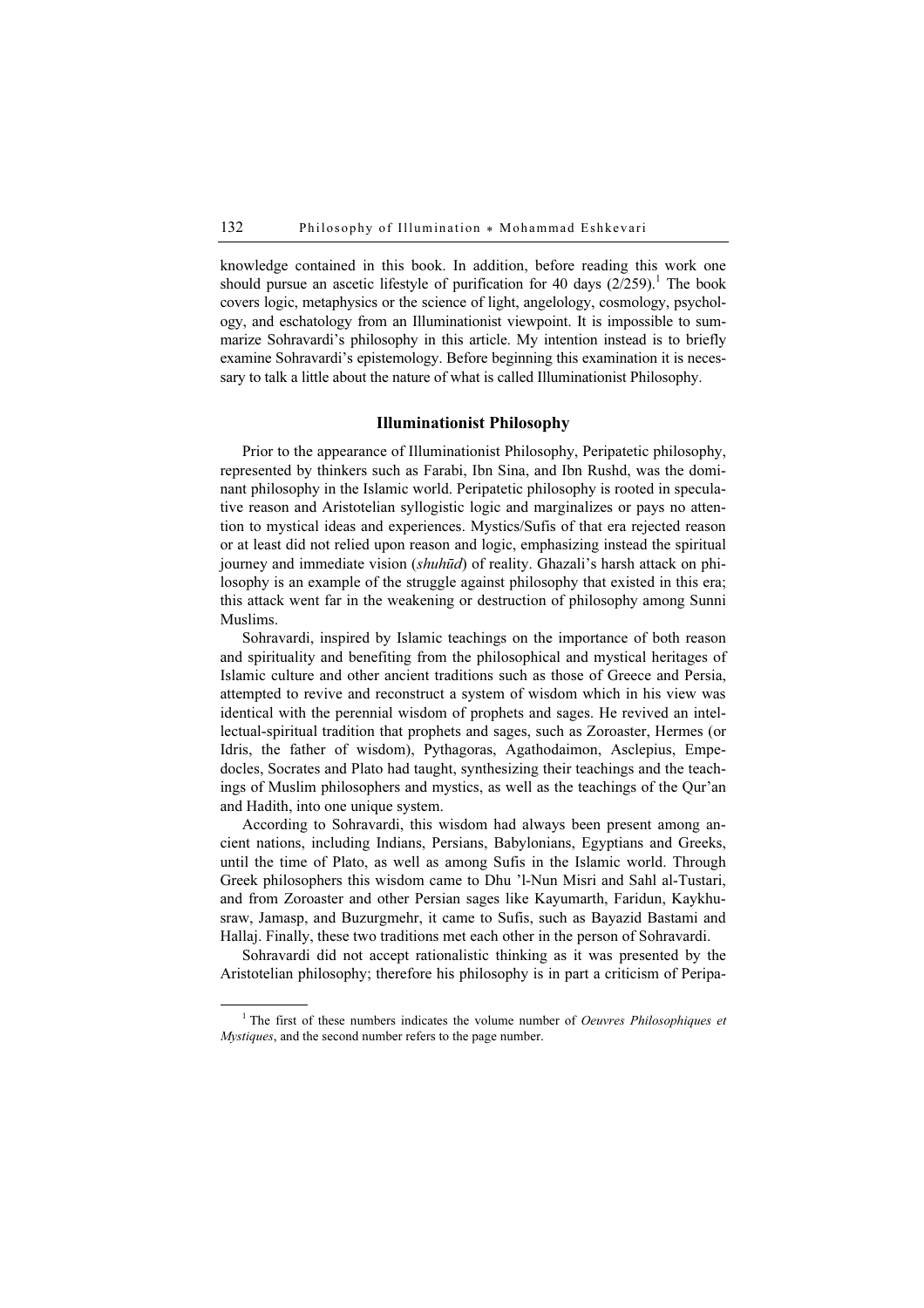tetic tradition. However, he did not deny all aspects of this philosophy; rather he accepted many of its principles. He himself was a master on Peripatetic philosophy, and some of his works are devoted to the explanation of this philosophy. He was even to some extent influenced by Ibn Sina in his discovery of Illuminationist Philosophy and use of symbolic language. However, the founding of Illuminationist Philosophy in the Islamic world can be attributed to none other than Sohravardi, for Ibn Sina's Oriental Wisdom (al-hikma al-mashriqiyyah) is not substantially different from Peripatetic philosophy.

Illuminationist Wisdom is a wisdom that is given to the worthy souls, whether these individuals are found in the East or West. Thus, some Greek philosophers are Illuminationists, even though the source of this wisdom is in the East. This wisdom, or theosophy, is true philosophy. Reason is important, but the key to obtaining true knowledge is found in the purification of heart. Illuminationist Wisdom unifies rational/natural theology, historical/revealed theology, and the mystical theology of the Islamic tradition into one system, which is nourished both by reason and by the religious/mystical life. This wisdom is not limited to certain individuals or nations; rather its door is open to all who travel this path.

In this view, wisdom is defined as assimilation with God to such an extent as is human y possible to attain. Assimilation is accomplished through constant effort, by disobeying the dictates of passions, detaching oneself from that which is other than God and by seeking knowledge. As a cold piece of iron can become white-hot by being in fire, a human being can become enlightened due to his proximity to the source of light and become wise by drawing near to the Absolute Wisdom. As prophet Mohammad said: "He who worships Allah sincerely for forty days, the springs of wisdom flow from his heart to his tongue."

Illuminationist Wisdom is centered on light and marginalizes darkness. Sohravardi strongly rejects Manichean dualism and polytheism (2/111). His sources are the teachings of the prophets, and he refers extensively to the verses of the Qur'an. The concept of light and its opposite, darkness, is frequently mentioned in the Qur'an. The most famous verse in this regard is the Light Verse, which says: "Allah is the light of heavens and earth" (al-Nur/25:34). Another verse talks about the illumination of earth by the light of God (al-Zumar/39:69). In many verses light is used as a symbol for wisdom, knowledge, guidance, life, insight, revelation, and luminosity, which are set in opposition to ignorance, darkness, death, blindness, deviation, etc.

### Epistemological Principles of Sohravardi

Sohravardi's writings do not contain a systematic discussion of epistemology. However, in a number of different places in his works, Sohravardi deals with epistemological questions. By gathering and analyzing pertinent passages, we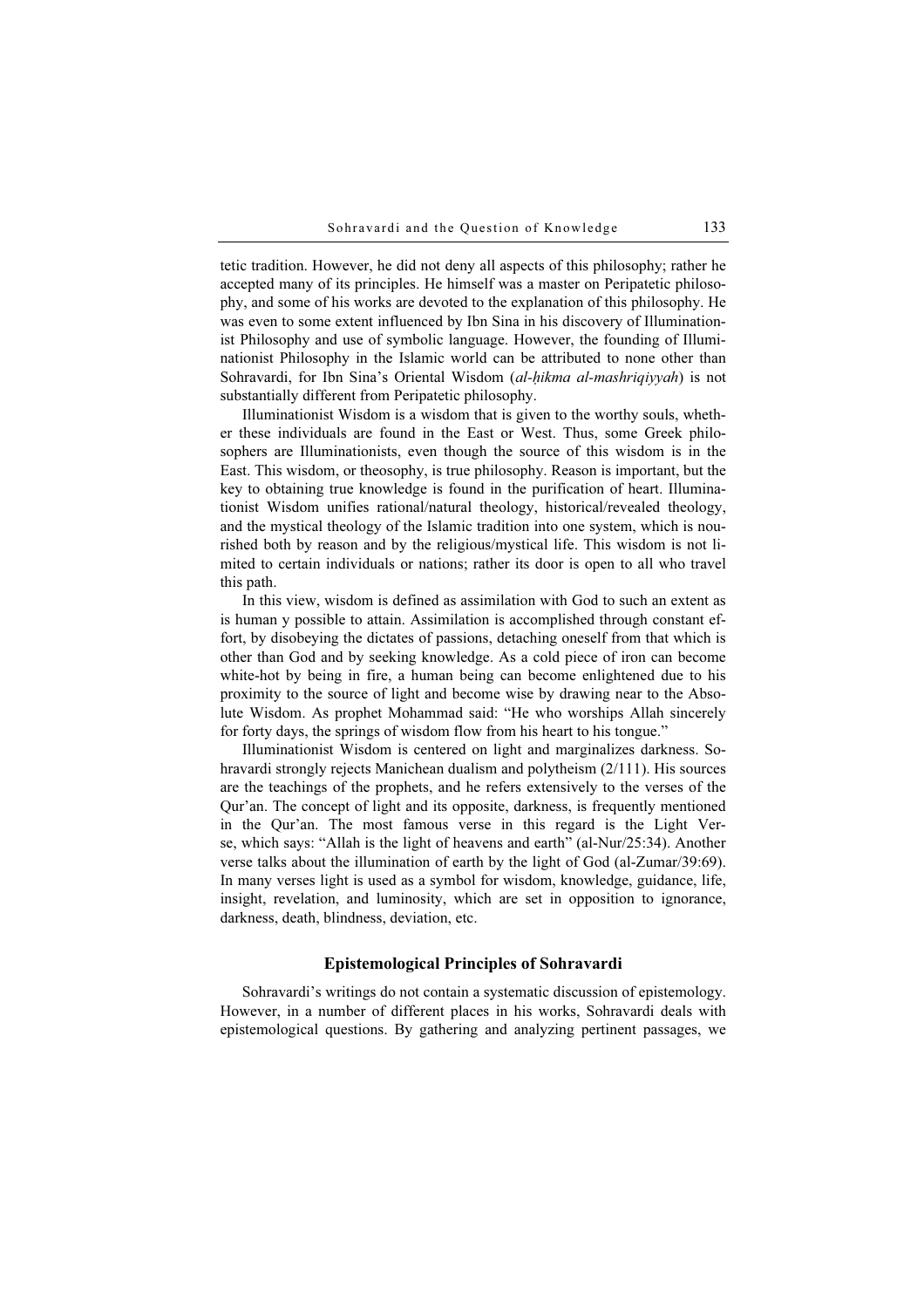can outline the general features of his epistemology and arrange them in a systematic way.

The first step of Sohravardi's epistemology is his rejection of radical skepticism. This kind of Cartesian doubt is not reasonable; and if it occurs, there is no logical way to escape from it. In order to dismiss this kind of skepticism, Sohravardi asks whether the skeptic thinks that his position is right or wrong, or is he skeptical about it? If he thinks that his position is right, then he believes in a true statement and is no longer a radical skeptic. If he thinks that his position is wrong, then again he rejects radical skepticism. If he is skeptical even about his position regarding skepticism, one can ask whether he has doubt about his doubt, or if he is certain about it. If he is certain about his doubt, then he accepts a truth, and if he is doubtful about his doubt, then discussion with such a person is useless and he must be treated in another way (1/212).

Rejection of skepticism means that one is never without some certain knowledge. The second step of Sohravardi's epistemology naturally follows the rejection of radical skepticism and is the premise that self-evident truths exist, meaning that there are some fundamental truths that are not based on any other truth (1/211). If all statements are based on other statements, it leads to infinite regress. Without some basic knowledge, no knowledge is possible; therefore, in Sohravadi's view, there must be some basic self-evident truths, which serve as foundations for other knowledge (2/18).

## Knowledge by Presence

The third step is the declaration that knowledge is of two types: knowledge by correspondence (al-'ilm al-huṣūlī) and knowledge by presence (al-'ilm  $al-hudūrī)$ . In knowledge by correspondence, there is a mediator between the knower and the object known. In this kind of knowledge, the knower does not have immediate access to the object of knowledge; rather his awareness of the object is through the image of that object in his/her mind. In turn, knowledge by presence is direct knowledge in which the object known is identical with the knower or at least it is present to the knower.

Sohravardi relates that at one time he found himself frustrated in his efforts to solve the problem of knowledge. At this point Aristotle appeared to him in a dream-vision, telling him that the key to solving the problem of knowledge is paying attention to knowledge by presence, and that the true sages are those who have acquired this type of knowledge (1/72–74). The primary instance of this knowledge is self-knowledge. In a lengthy discussion Sohravardi argues in various ways that self-knowledge does not depend on any mediator, such as an image or a form; for in that case one would be aware of the image or form, not of himself. In other words, what "I" know in knowledge by correspondence is "it," not "I"; the image is "it," not "I"  $(1/487)$ .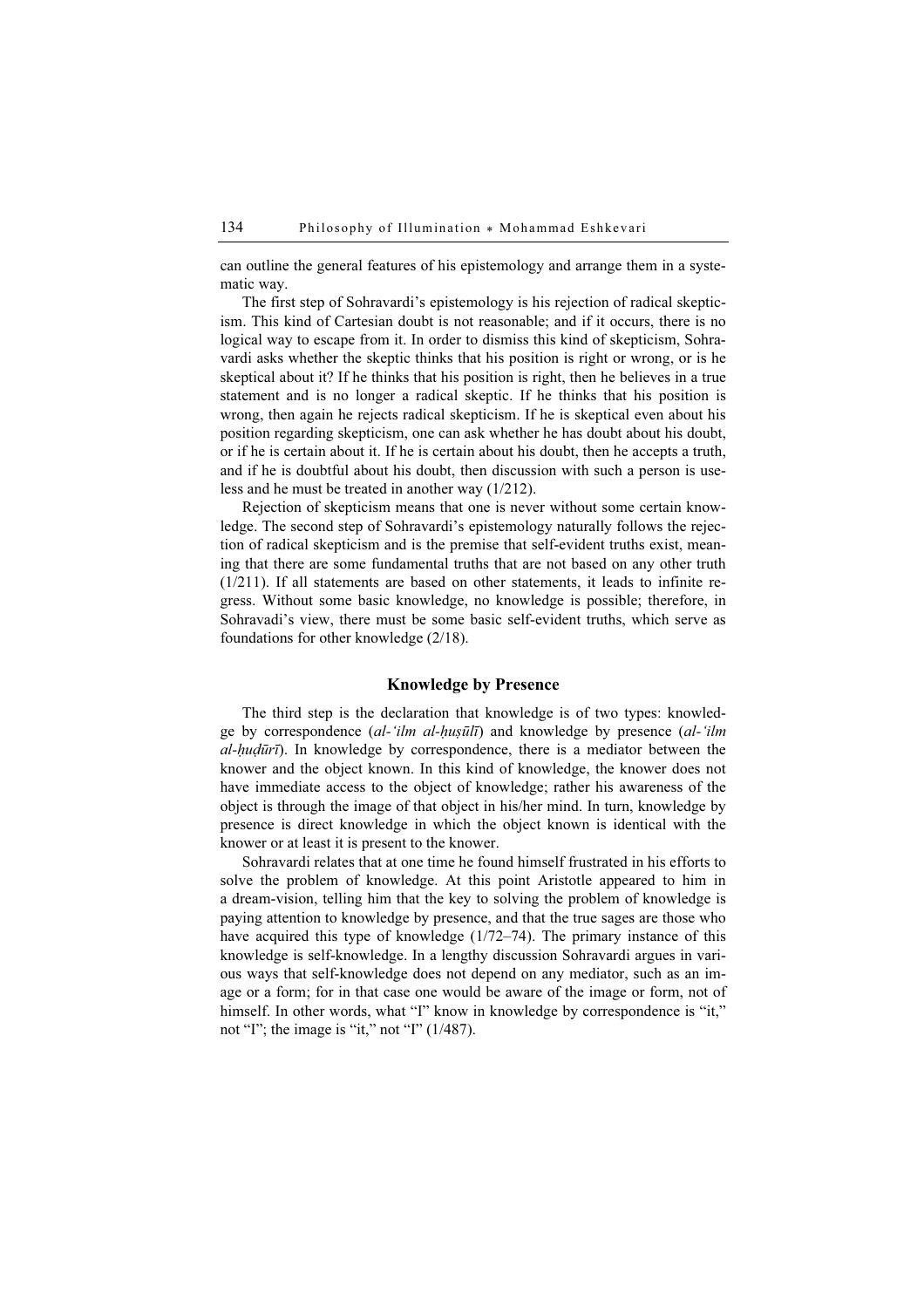If I had knowledge of myself via an image of myself, how would I know that the image corresponds to myself? To know that an image is an image of myself I must already know myself, in which case I see that the image corresponds to myself, realizing that this is my image. But if I have no knowledge of myself except through an image, how will I realize that this image corresponds to myself? Moreover, if my essence knows itself through its image, it means that essence knows itself through its attribute/accident, and this is absurd. Essence knows itself before knowing any attribute (2/111). Again, knowledge through a form is universal/general, for the form is applicable to many instances; but selfknowledge is particular and cannot be universal (1/484). Therefore, self-knowledge is immediate and identical with the self.

The soul itself is presence, never absent from itself; this awareness is identical with the soul. However, this does not mean that the soul knows everything about itself; nor does it necessitate the soul knowing the external and internal parts of its body (2/112). Humankind knows itself constantly and is not unaware of itself in any moment: this knowledge does not depend on body. Sohravardi in his Partaw Nāmeh writes: "Know that you may forget each part of your body ... and you may neglect each body and accident ('arad), but you never forget yourself, and you know yourself without knowing these things. Thus, your essence is not any of these" (3/23). This is, according to Sohravardi, a proof of the immateriality of the soul. He continues: "You call yourself 'I,' and you can refer to parts of your body as 'it,' and whatsoever you can call 'it' is different from the one in you who says 'I'; for whatever is 'it' for you is not 'I' of you … thus you are beyond all these" (3/23). Another proof of the immateriality of soul is that humankind is able to perceive abstract meanings; if it were corporeal it would not be able to perceive abstract meanings.

According to Sohravardi, the soul's knowledge of itself and its faculties and immaterial realities is immediate and by presence. The knowledge of other immaterial realities, such as angels, is of the same type. Knowledge of God is also immediate. God's self-knowledge is identical with His essence, and His knowledge of other things is by illumination; God knows them directly, not through their forms or images; they are themselves God's knowledge.

The most fundamental principle of Sohravardi's philosophy, and since his time a fundamental principle of Islamic philosophy in general, is knowledge by presence. According to some accounts, self-evident truths also depend on this knowledge. Without self-awareness, no knowledge is possible. Furthermore, self-knowledge is immediate, does not depend on any other knowledge and is not acquired knowledge. Knowledge by correspondence depends on knowledge by presence, because knowledge by correspondence is knowledge via concepts or forms, and our knowledge of concepts and forms is immediate, not via other concepts or forms; otherwise we would face an infinite regress. Therefore, all conceptual knowledge depends on immediate knowledge.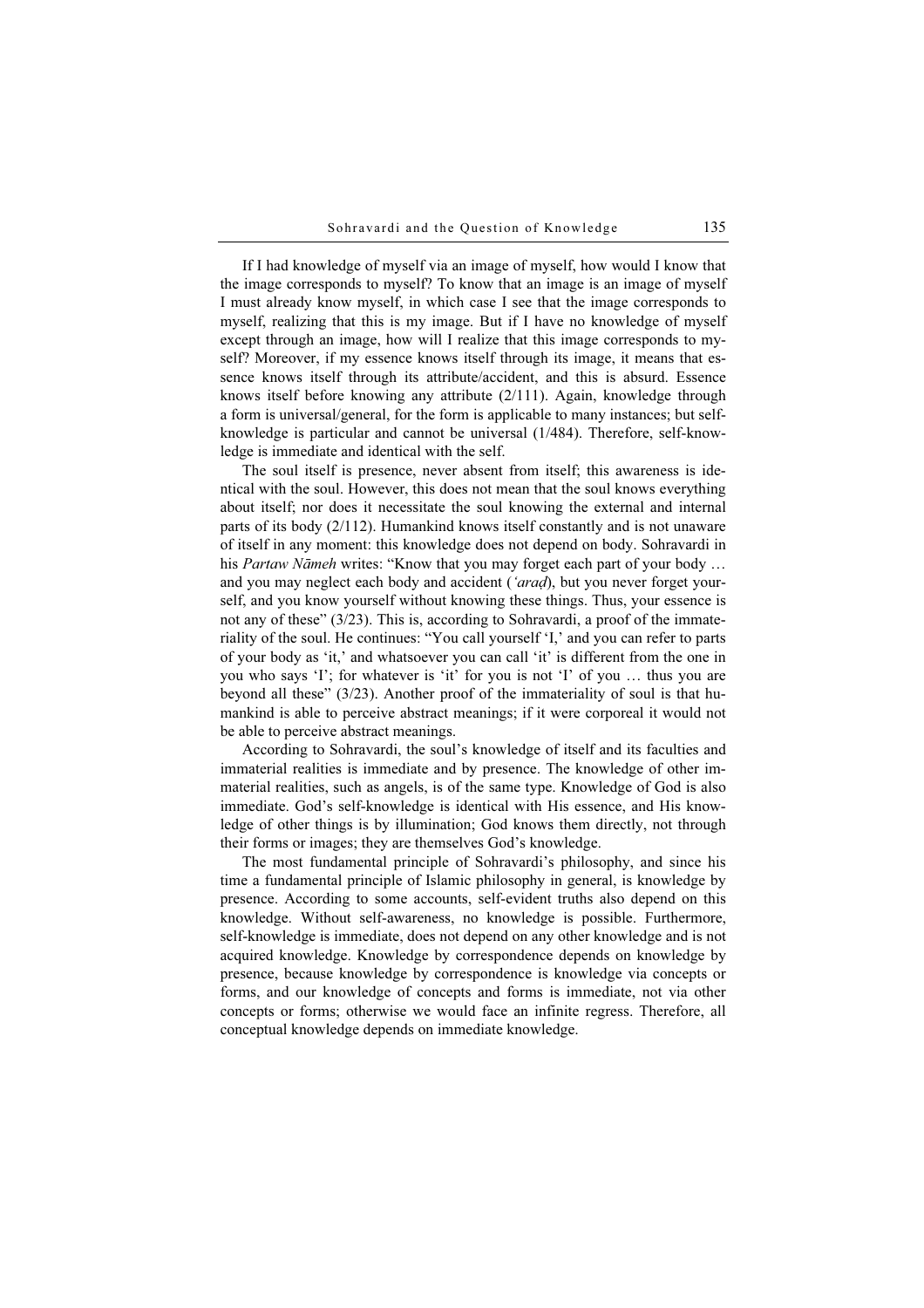One of the characteristics of immediate knowledge is that it is immune from error. Error takes place when a mental form does not correspond to its object. Because in knowledge by presence there is no mental form, and knowledge and the object known are in some way united, there is no place for correspondence or non-correspondence, and thus talk of error is irrelevant.

#### Sense Perception

The forth step in Sohravardi's epistemology is that sensory perception is one of the sources of knowledge. Our senses are our means of knowing the physical world. Sohravardi maintains that sensory perception is innate (fitrī) knowledge and the foundation of our knowledge of the external world (2/104). We know physical objects only by our senses. There are five external senses (the senses of touch, hearing, sight, taste, and smell) and five internal senses (sensus communis (al-hiss al-mushtarak), fantasy (khayāl), apprehension, which is the sense that feels particular inner meanings (wahm), imagination (mutakhayyilah), and memory (hāfizah)). However, he holds that there is no reason why the number of senses should be limited to ten (3/27–31 and 2/203; 208).

One of the sensory perceptions is visual perception (ibs $\bar{a}r/ru'yah$ ). Here Sohravardi departs from the Peripatetic tradition and says that seeing is a kind of knowledge by presence. When seeing, the soul connects itself to the object seen and finds it in its presence. He rejects the theory of  $intib\vec{a}$ ' and the theory of khurūj al-shu'ā'. According to the theory of ințibā', when one sees, a ray of light radiates from the physical object to the pupil of the eye, in which the form of the object will be imprinted. The form is then reflected in the sensus communis, before being seen by the soul. According to the theory of khurūj al-shu'ā', one sees an object when a ray of light from the eye radiates on the external object in a conic way. However, Sohravardi says that seeing occurs in neither of these two ways—namely, that nothing goes out from the eye and nothing enters it. In his view, vision takes place through the illumination of the physical object when it is in front of the eye. When the luminous object is in front of the eye and there is no barrier between them, the soul embraces it and sees it by illumination (2/99, 34 and 1/486).

### Rational Perception

The fifth step in Sohravardi's theory of knowledge is the recognition of rational perception (*idrāk al-'aqlī*). Sensory and imaginary perceptions are particular perceptions and belong to senses and memory, but rational perception is the function of reason/intellect and is abstract and universal. Sohravardi believed in Plato's Ideal World, but his interpretation of universals is Aristotelian (2/15, 160). Sohravardi argues that universals cannot exist in reality, for anything that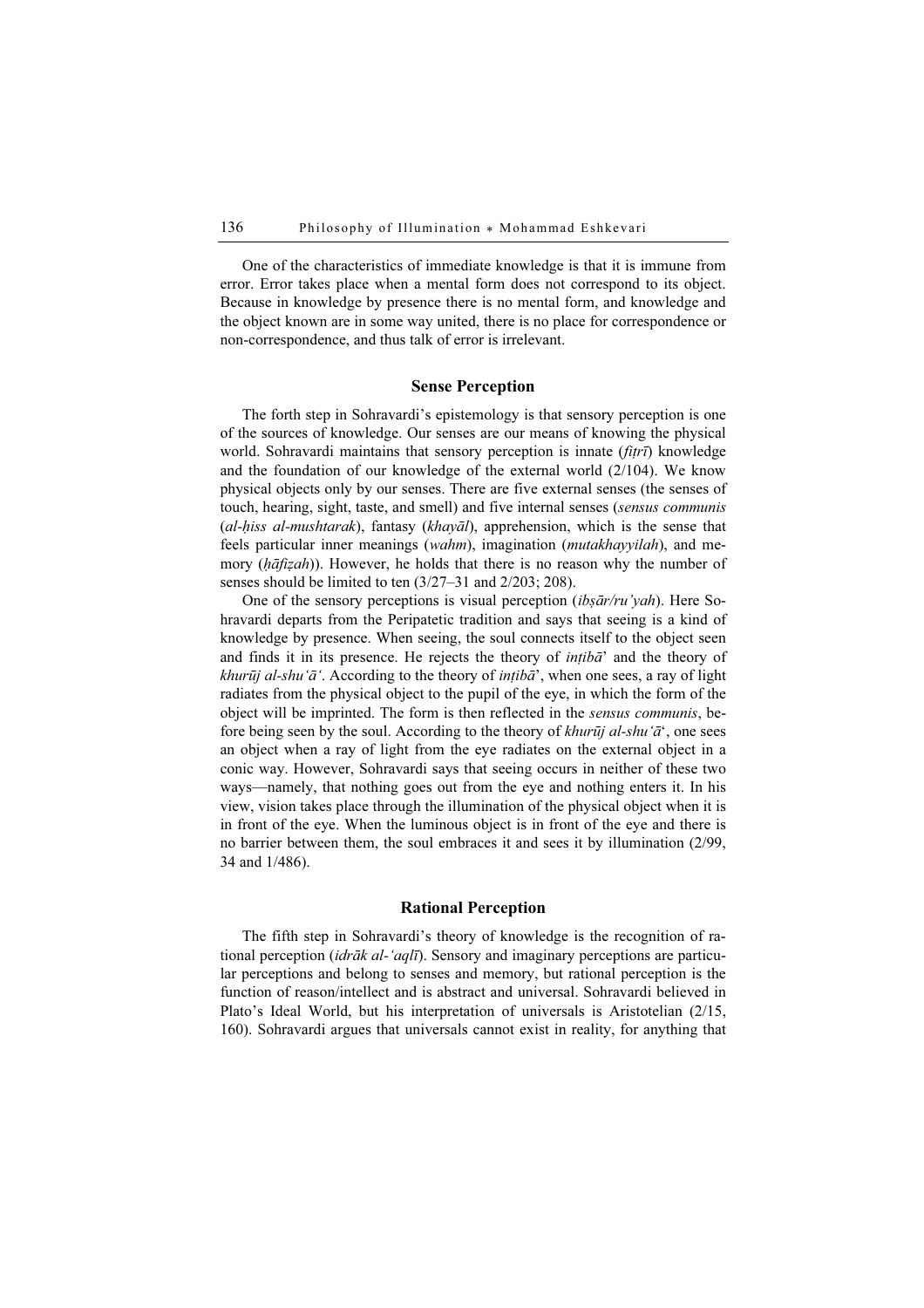truly exists must be particular and distinguished from other things (2/17). Universality attributed to ideas or *arbāb al-anwā* ' is not conceptual and logical universality (2/160); rather this universality is existential and inclusive.

Sohravardi distinguishes two types of universal concepts: general concepts of quiddities (al-māhiyyāt), such as the concepts of human being and horse, and abstract concepts, such as the concepts of existence and contingency. The former have individual instances in reality, but the latter are only in the mind; they are secondary intelligibles (2/64–73). Therefore, the concept of existence is a mental concept with no reality in the external world. If we suppose that the concept of existence has reality outside the mind, then we must say that existence has existence; the same is true with regard to the existence of existence. Hence, if we suppose that existence exists, it leads to an infinite regress. Therefore, existence is only *i'tibārī*, a mental construct ( $1/348$ ). On the basis of this argument, Sohravardi postulates the priority of quiddity/essence over existence (așālat almāhiyyah).

Sohravardi gives two criteria for distinguishing mentally constructed concepts from real ones. His first criterion is that "anything whose existence in the external world necessitates the repetition of its species, i.e., leads to infinite regress, must exist only in the mind and not in the external world." His second criterion is that "every attribute which is impossible to separate from its subject is constructed by mind" (1/22, 24 and 2/69). We must distinguish between real attributes and mental attributes of things; whiteness and blackness are real, but attributes like contingency and substantiality exist only in the mind.

Four centuries later another Iranian philosopher, Sadr al-Din Shirazi, criticized this argument and established the theory of the priority of existence (aṣālat al-wujūd) over essence. In his analysis, Shirazi makes a distinction between the concept and the reality of existence. He holds that it is essential for existence to be real and that the reality of existence is an external reality by itself, not through another existence. Here we must distinguish between logical concepts, which exist only in mind, and philosophical concepts, which describe external reality.<sup>2</sup>

### Logic

Since Illuminationist Philosophy accepts rational thinking, it attaches importance to logic and considers it the method employed in rational thinking. Therefore, in his major works Sohravardi deals with logic. In his view, all our knowledge is not self-evident. We are unaware of many things which are possible to know, and we learn some things which were previously unknown to us. Nor,

<sup>&</sup>lt;sup>2</sup> See: *Fanaei Eshkevari M*. Ma'qul-i Thānī. Qom: Imam Khomeini Education and Research Institute, 1997. Chapter 2.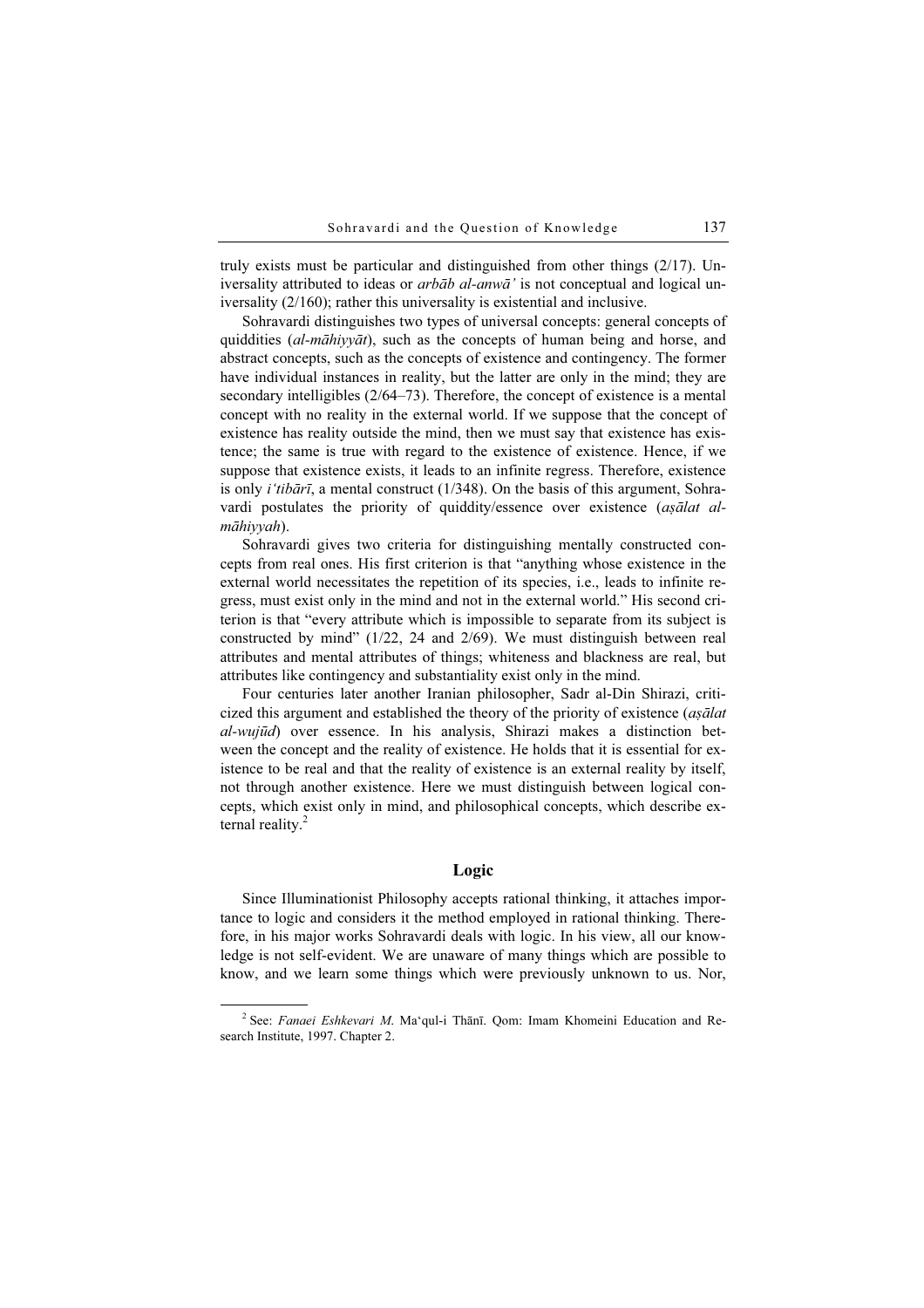however, is all our knowledge acquired. In order to acquire knowledge we need some basic self-evident knowledge. Therefore, some of our knowledge is selfevident and some of it is acquired. Logic is a discipline that shows how to increase our knowledge through deducing what is unknown from what is known. Furthermore, it teaches us how to avoid fallacies. In discussing different aspects of logic, Sohravardi criticized Peripatetic philosophers and put forth some novel ideas.

According to Peripatetic epistemology, definition is the only way of knowing general non-self-evident concepts. Through self-evident concepts we define unknown concepts. The best definition in this view is what is called a complete definition  $(al$ -hadd al-tāmm) and consists of genus and differentia. The genus is the general essential property and the differentia is the specific essential property of an essence. Sohravardi criticizes the Aristotelian theory of definition (2/18–21), asking how someone can find the differentia of a thing if he/she does not know its reality. Furthermore, he asks, how can we make sure that we have included all essentials of a given thing? Thus, many definitions that philosophers have offered are inadequate. For example, they define substance only negatively. Simple realities, such as the soul and other immaterial objects, do not have known differentia. Definition by necessary properties (lawāzim) is problematic as well. How can we know these properties? Defining them through other necessary properties leads to infinite regress.

In order to construct a useful definition of a thing, maintains Sohravardi, one must list the qualities ( $sif\bar{a}t$ ) that together define the subject. An example of this would be defining a bat with the phrase "the bird that gives birth." We know these qualities by sense and intuition. Thus, not only essential concepts but also qualities or attributes are useful in defining something. Not everything is composed of genus and differentia—accidents are one such example. For example, color is a non-composite accident ('arad basīt) which cannot be defined by genera and differentia. The Aristotelian theory of definition is not applicable in cases such as this (2/73). But, according to Sohravardi, these non-composed realities are known immediately by the senses, and composed objects are known by knowing their parts. Some realities are known only by intuition or illumination.

## Illuminative Knowledge

The sixth step in Sohravardi's epistemology is achieving illuminative knowledge. As mentioned above, according to Sohravardi, we know the material world through our external senses. We know mental and abstract phenomena through reason and on the basis of self-evident truths, universal concepts and logical rules. How then can we know immaterial and spiritual realities? Sohravardi holds that we can know these realities through internal vision. On the basis of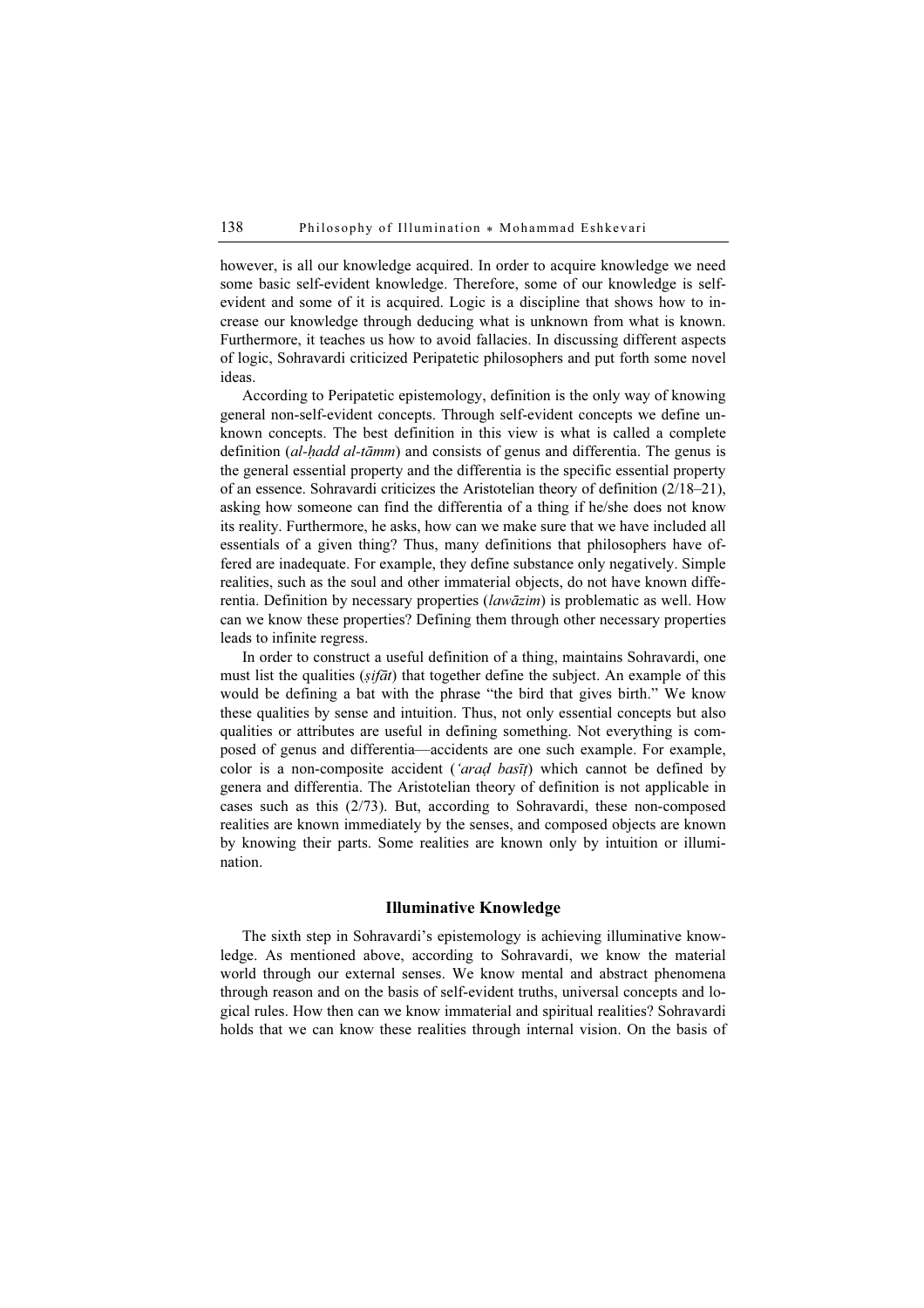knowledge by presence and through the purification and cleansing of the heart one can attain this kind of vision. Knowledge by presence in mystical knowledge and internal vision plays a similar role to self-evident truths in speculative knowledge; purification and piety has a function comparable to the laws of logic. In a sense, mystical knowledge of immaterial realities is the expansion and deepening of knowledge by presence.

In Illuminationist philosophy knowledge is light. This accords with the hadith that says: "Knowledge is a light that God puts in the heart of whomever He wills." Light is evident in itself and illuminates other things (2/113). Nothing is clearer than light, therefore, light does not need any definition (2/106). As light has different degrees of intensity, so knowledge is of varying degrees. Sensory perception is one degree of this light, and discursive knowledge and mystical knowledge are other degrees. The human soul is an immaterial light due to its own self-knowledge, for whatever has self-knowledge is an immaterial light (2/110). Therefore, the soul, like any other immaterial being, is light; and this is the reason why it is fascinated by seeing light and hates darkness.

To the Illuminationist philosopher, mystical vision is the best path to the truth, even though discursive method is valid in its own right. In Sohravardi's visionary dream, Aristotle tells him that people of vision, such as Plato, Bayazid Bastami and Sahl al-Tustari, were true sages and that he prefers them over rationalistic philosophers (1/70–74). Sensory data is the basis for scientific theories (astronomers, for example, use sensory data to study the stars), and the spiritual observations of mystics are likewise valid and serve as the foundation for illuminative wisdom and mystical knowledge of trans-physical realities.

Shahrzouri, a commentator of Sohravardi's Illuminative Wisdom, says that science is of two kinds: knowledge by spiritual taste (*dhawqī*) and discursive knowledge (bahthī). Knowledge by taste is the direct vision of immaterial realities, not through thinking, argument and definition, but through illuminative lights and God's grace, following purification; and this was the way of the sages before Aristotle. This wisdom weakened and disappeared with the post-Aristotelian philosophers, since Aristotle engaged them in discussions and quarrels. In addition, other factors, particularly the desire for superiority, prevented them from paying attention to this kind of wisdom (2/5).

Real wisdom is seeing and reaching the Upper World through ascending and connecting with the archetype of humanity through the archangel Gabriel. This wisdom comes from the world of holiness to those who deserve it and enters this world. The illumination of holy lights envelops the wayfarer sage and makes him unaware of himself. This is the eternal holy wisdom which is the foundation of all of genuine traditions of wisdom. Sohravardi claims that in a revelatory rapture he witnessed the world of light and luminous essences, which was the very world that Plato, Zoroaster and Kaykhusraw had witnessed.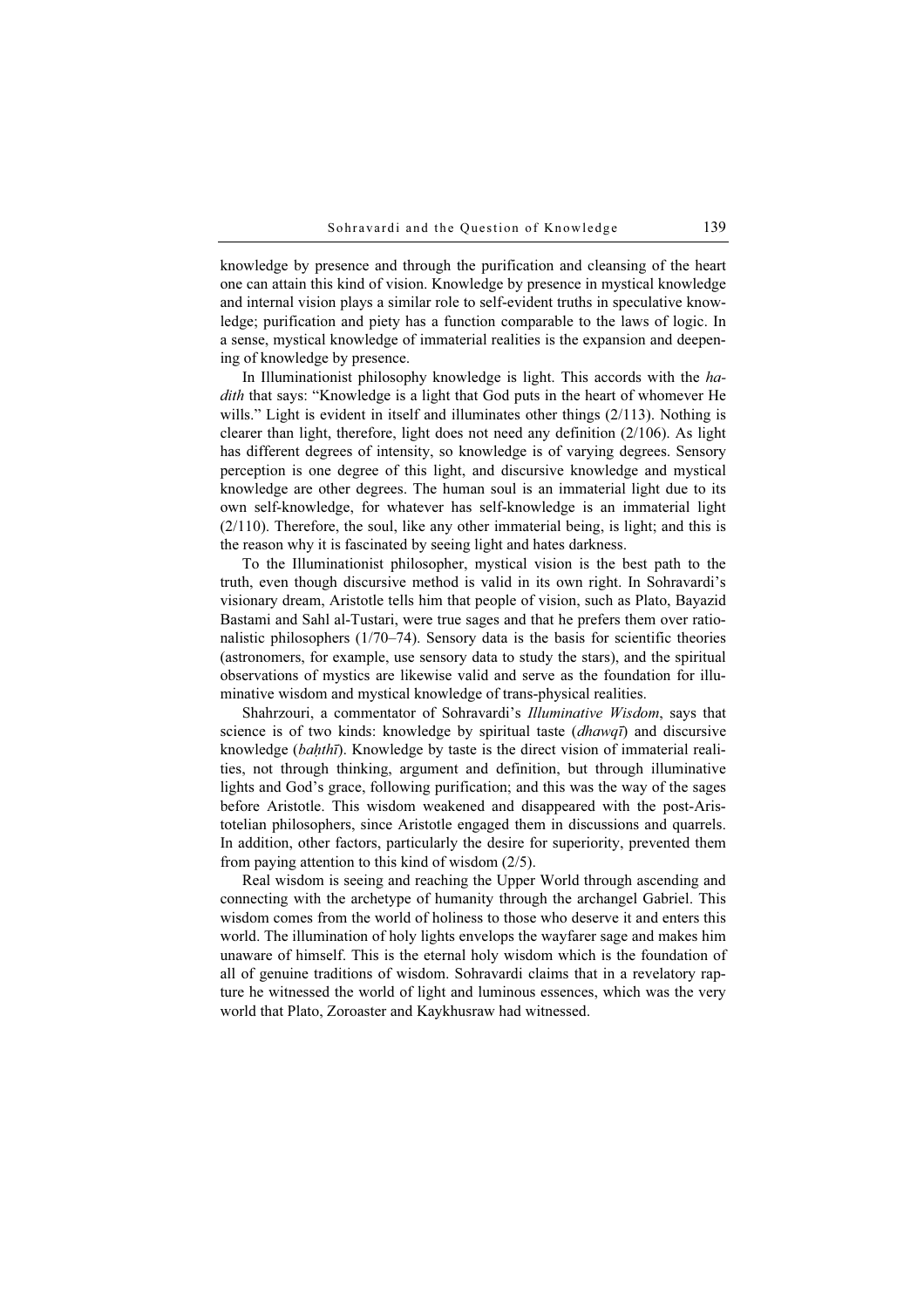Only through works of devotion, casting off worldly attachments and living a mystical and religious life, can one achieve this wisdom. This disengagement from worldly charms must be cultivated to such an extent that one not only liberates himself from seeking pleasures of the flesh but also is easily able to escape from the bonds of his/her corporeal frame. Sohravardi believes that Plato had this ability and maintains that the one who is not capable of escaping his/her body whenever he/she wishes does not deserve to be called a sage (1/113, 503). One must become similar to the world of lights and spirits in order to be able to witness them. The material world is the realm of darkness, and real knowledge is not found there. Therefore, in order to seek knowledge, one must leave this world and migrate to the world of lights. These realities can be known only by inner senses, and these senses are only enlivened when one turns away from this world. When one does this, one witnesses the Divine lights and embarks on a journey which has no end.

Sohravardi gives five practical suggestions for the wayfarer on this journey: 1) fasting and experiencing hunger, for all calamity is from overeating; 2) night vigils; 3) remembrance of God and recollection of His names by the tongue, heart and whole being; 4) following a spiritual guide *(murshid/pīr)*, who guides and observes the practices of the wayfarer; 5) acquiring moral virtues such as truthfulness, compassion and sincerity (3/396–401). Truths will be seen by the one who practices these disciplines and the gateways of heaven will be opened for him.

According to Sohravardi, the human soul is light and acquires proximity to the source of light and gains more light through obedience and journeying along the Path. Subsequently the wayfarer's knowledge and being reach perfection, for knowledge and being are the same. Since God is the source of all lights (nūr al-anwār) and is the most intensive light, His knowledge is all-encompassing and infinite.

Salvation/happiness is a result of the spiritual journey, inward purity and the cleansing of the heart from vice and pollution. Through these things, the Divine eternal light illuminates the soul and covers it with its everlasting blessing. Enveloped by this light, one gains happiness and cheerfulness, and things come under his control. His prayers are heard and he receives healing power. The higher stages of this experience bring an indescribable peace and tranquility that is called sakīnah in the Qur'an. At these stages one hears delicate voices from paradise and gains certainty of the heart (yaqīn al-qalb) (3/314–332).

Sages and Sufis are those who found true wisdom and arrive at the source of light. They are separated from the world, liberated from disturbing memories and always remember God. They pray through the night, recite the Qur'an and enjoy subtle thoughts, continuing their practice of obedience until they receive divine light and peace, and experience the state of annihilation and, eventually, double annihilation  $(1/111-114)$ .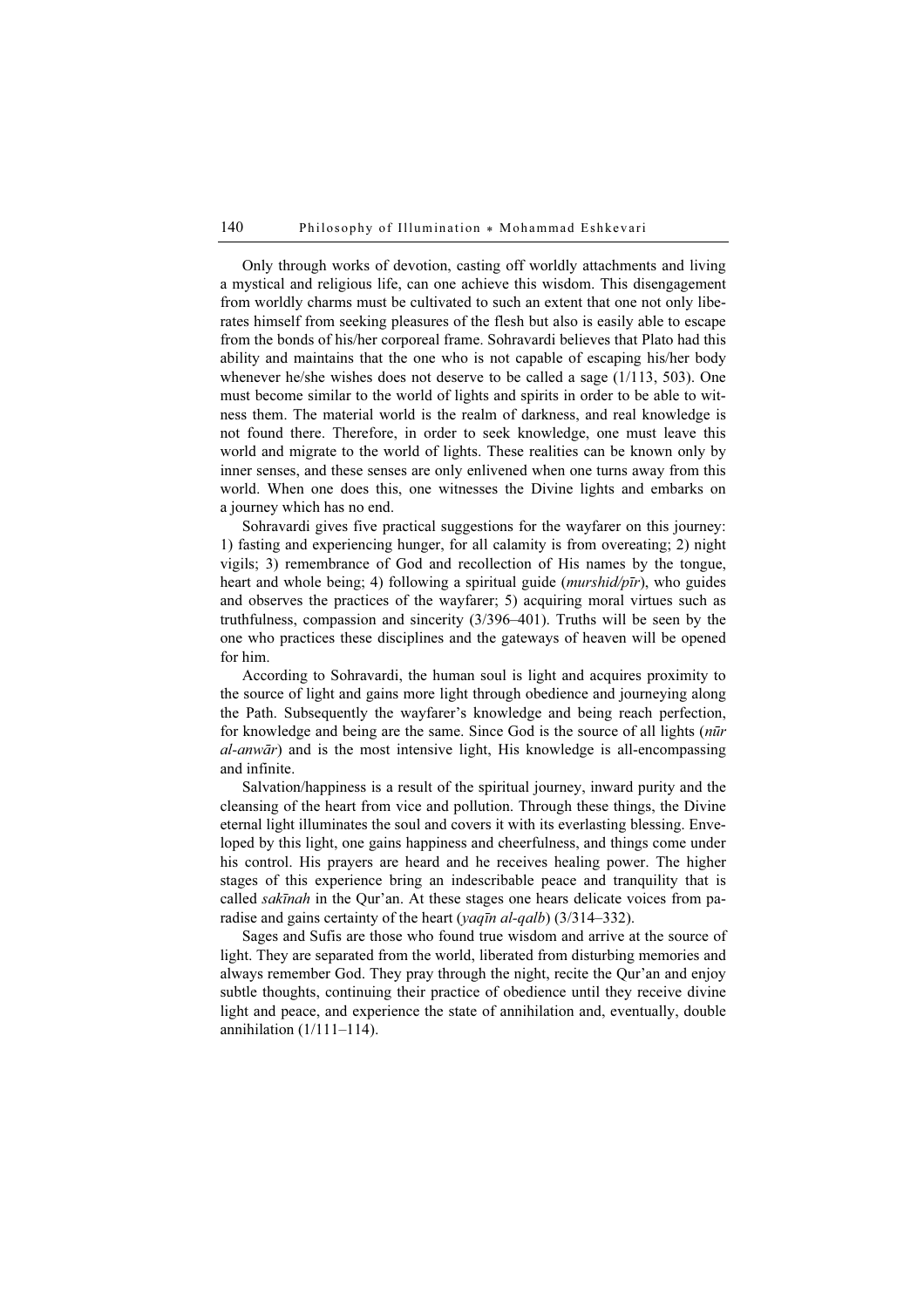Beginners on this journey receive transient light and joy; those who are midway enjoy permanent light and joy and achieve knowledge of the unseen; those who have attained the goal enter through the gate into the luminous chamber, seeing all of the world of lights and receiving the annihilating light (1/50 and 2/252–254).

From the standpoint of his Illuminationist wisdom, Sohravardi introduces four groups of sages/philosophers. The highest sage is the one who is perfect in both rational and mystical wisdom. He is the  $q$ u<sub>t</sub>b (pole), the Imam, and spiritual leader, which gives him the right to have external/social leadership as well. He is the perfect man and the proof of God. Beneath him is the one who is master of mystical wisdom and mediator of rational philosophy. Then follows the one who is master in mystical wisdom though not a person of rational philosophy. The earth is never without such a person. The lowest is the one who is expert in rational philosophy but not in mystical wisdom. This group of people does not deserve spiritual and social leadership. The best times of history are the periods when a man of God has leadership and its worst times are when such a person does not have leadership (2/11–12).

Reason is imperfect without mystical vision, but it is useful as an introduction to mystical wisdom and protects one from being misled on the spiritual journey (1/361). Therefore, Sohravardi's Illuminationist Wisdom starts with logic. Logic, however, is not the goal: vision is stronger than reason. The mystical way of life is necessary, for without it mystical vision is impossible (3/317). Sohravardi claims that his philosophy was formed through mystical revelation, not through reason, and that only later did he rationalize and systematize it, mainly for the sake of others (2/1).

Sohravardi divides reality into two realms, which he calls variously — light and darkness, the realms of knowledge and ignorance, and presence and absence. God is pure light, and the physical world is the realm of darkness. The human body belongs to the world of darkness, and the soul belongs to the world of light. In this life, the soul is in the cage/prison of body and far from its homeland. Its happiness lies in shedding itself of the body and returning to its real home. By living a spiritual life and detaching oneself from material concerns one becomes able to fly from the Occident of matter to the Orient of light (2/252 and 3/107). The Illuminationist sage attempts to become independent of his/her body before death, transferring the soul into the realm of light and attaining salvation.

One of the characteristics of Illuminative Philosophy is the extensive use of symbolic language. In some of his writings, especially some of his Persian works, Sohravardi presents his philosophy through symbolic narratives. In his Risālat al-ṭayr and Ṣafīr-i Sīmurgh he talks about spiritual flying; in Qissat al-ghurbat al-gharbiyyah, the spiritual leader Hadi Ibn Khayr Yamani guides the lost wayfarer. In 'Aql-i surkh he speaks of a hawk that soars into the heavens, seeing wonders and becoming aware of the secrets of mountain  $Q\bar{a}f$ . In Rūzī bā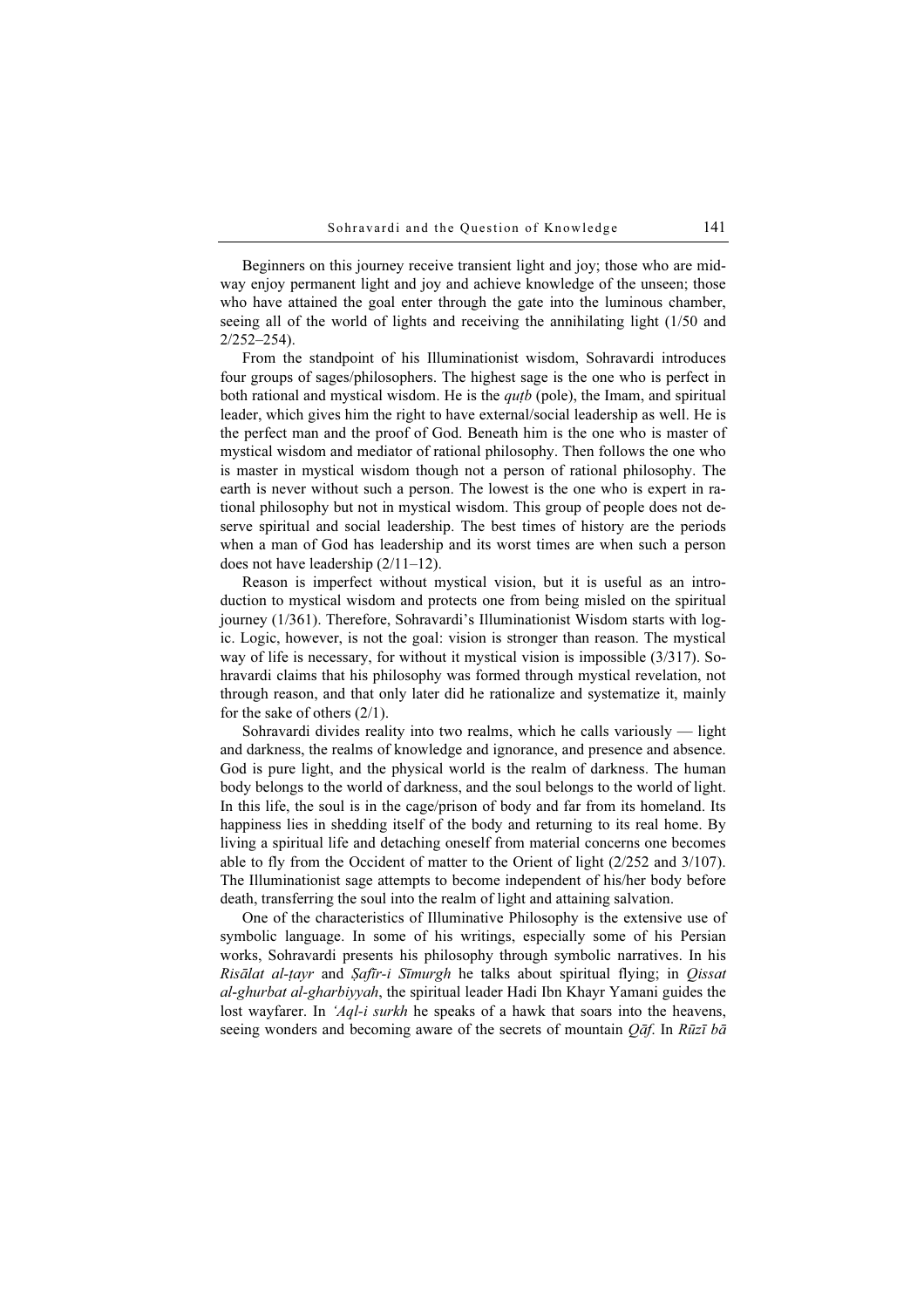$j$ amā'at-i şūfiyān, Sohravardi also teaches the principles of journey towards wisdom, truth and light, and, in Risālat fī haqīqat al-'ishq, he writes of the presence of love in all things.

#### Imaginal World

With regard to the hierarchy of being, Sohravardi divides reality into four realms: 1) the world of sovereignty ('alam al-jabarūt) or intellects (al-'uqūl), 2) the world of celestial and human souls (' $\bar{a}$ lam al-malakūt), 3) the imaginal world ('ālam al-muthul), and 4) the material world ('ālam al-mulk), which includes the spheres and the physical elements.

Sohravardi claims that he unveiled these worlds through a genuine mystical experience. The most important of these realms in regard to our present purposes is the third realm, the imaginal world (or mundus imaginalis, as Henry Corbin has called it). This realm is one of Sohravardi's great contributions to spiritual cosmology, and he calls it by various names including nākujā-ābād ("Land of nowhere"). It is a world of wonders where the mysterious cities of Jabulqa, Jabulsa and Hurqalya are located.

This theory of the imaginal world is one of the essential elements of Sohravardi's philosophy, on which many of his epistemological and cosmological views are based. The imaginal realm, which is beyond matter, time and place, is the realm of immaterial forms and it is the origin of the forms and shapes of the material objects. Objects in this world have form and shape, but not material content. Images in mirrors, imaginary forms and the images in dreams, as well as those of genies and devils, belong to this world. Only those souls who lead an ascetic life, pass the mysterious cosmic mountain  $Q\bar{a}f$  and find enlightenment are able to experience this world. The imaginal realm is a real world and should be distinguished from the realm of images which exists only in the human mind. By creative imagination we can apprehend the imaginal world.

Sohravardi's imaginal world must also be distinguished from the ideal world of Plato. Plato's Ideas are unchangeable luminous realities, whereas Sohravardi's forms are without substance and have manifestations in the material world. Sohravardi explains resurrection, formal visions and the miracles of saints in terms of this world (2/229–235).

To sum up, Sohravardi, like other philosophers, accepts self-evident truths, sensory perception and the principles of logic as foundations of speculative thinking and, thus, accepts speculative philosophy. However, he sees knowledge by presence as the key for solving the problem of human knowledge and gives a new interpretation of sensory perception and of some principles of logic. He maintains that speculative philosophy is valid but insufficient, and, like mystics, believes that purification of heart, attention to God and pious life is the only way to achieve experiential knowledge and ultimate salvation and happiness. Thus,